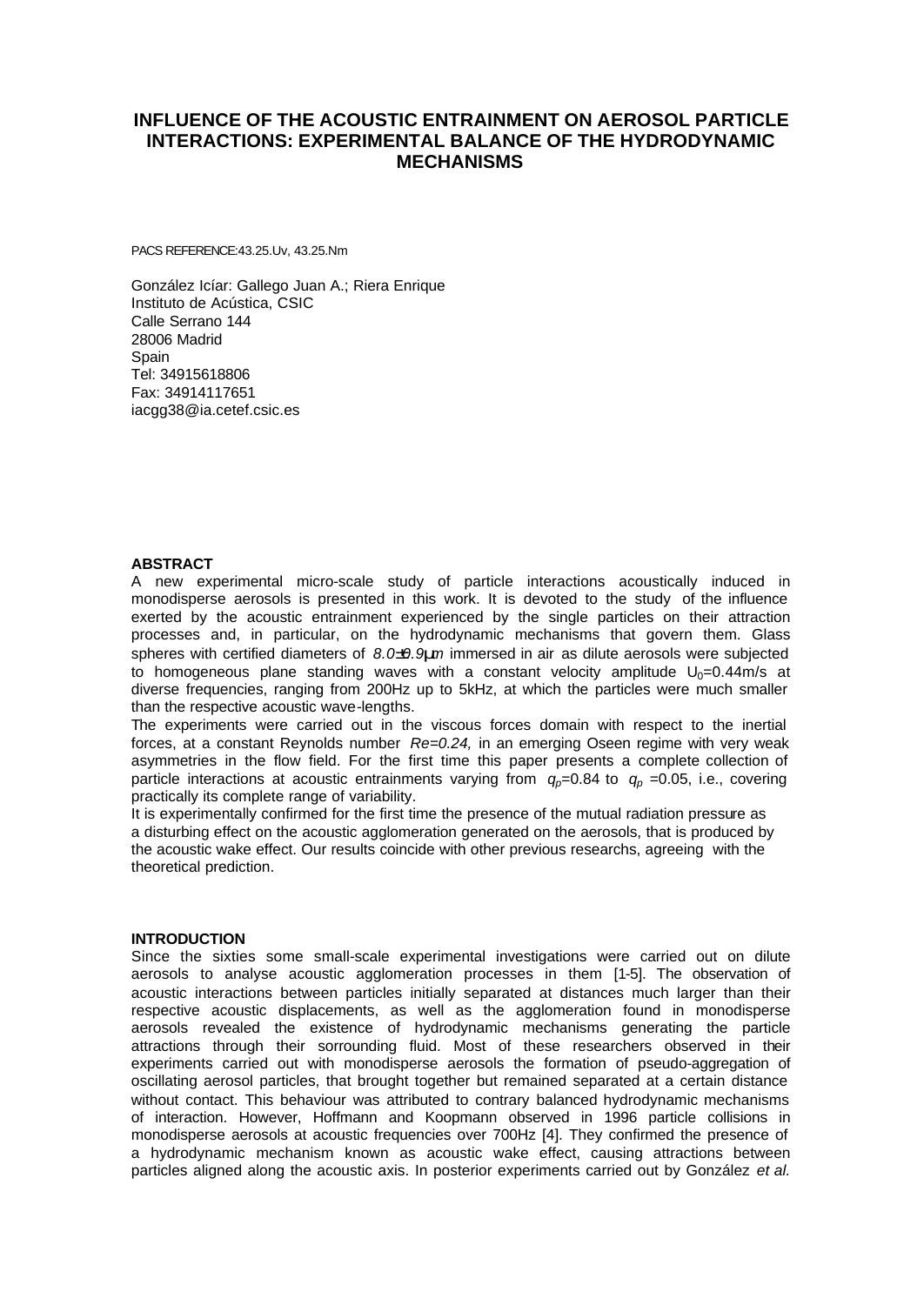(1997) with similar aerosols subjected to standing plane waves at a higher frequency (3kHz) [5], no pseudo-agglomerates were observed. On the contrary, attraction processes with particle collisions were found in the experiments.

The discrepancy of results between all these experiments demanded a clarification. With this aim, our paper presents an experimental research to analyse the influence exerted by the acoustic entrainment of single particles (acoustically oscillating) on their interaction processes and, in particular, on the hydrodynamic mechanisms that govern them.

While direct collisions produced between particles differently entrained by the acoustic field refer to the well known orthokinetic mechanism [6,7], other more complex processes of interaction are due to the hydrodynamic mechanisms. They generate particle attractions from larger distances of separation than their respective acoustic displacements. These mechanisms are related either to viscous asymmetries in the flow field around the particles, giving rise to the acoustic wake effect (AWE), and/or to nonlinear interactions produced between the particle scattered waves and the incident wave, known as mutual radiation pressure effect (MRPE). The influence of the particle entrainment coefficient on both hydrodynamic mechanisms is very complex and it has not been described up to now. The AWE generates a maximal attraction between particles aligned along the acoustic axis and becomes weaker at higher angles of their center-line with respect to that axis. Such an effect becomes intensified with a decrease of the particle entrainment factor [8]. On the contrary, the MRPE generates a maximal repulsion between particles aligned along the acoustic axis and a maximal attraction between particles perpendicularly orientated with respect to it.

# **EXPERIMENTS**

More than 100 filmed interaction patterns were quantified and analysed in our experiments. Glass spheres with certified diameters of *8.0±0.9mm* immersed in air as very dilute aerosols (with a concentration smaller than 0.01%) were subjected to homogeneous plane standing waves with a constant velocity amplitude  $U_0=0.44$  m/s at diverse frequencies, ranging from 200Hz (at which the maximal entrainment factor of 0.86 was determined) up to 5kHz (at which the particles were less than 6% entrained by the acoustic field). The experiments were carried out at a constant Reynolds number *Re=0.24*, in an emerging Oseen regime.

A scheme of the employed experimental setup is shown in Figure 1. It consists of four parts: an acoustic cavity in which the particles are subjected to the acoustic field, an illumination system, a particle feeding device and an detection setup to visualize and process the images.



Figure 1: *Scheme of the setup*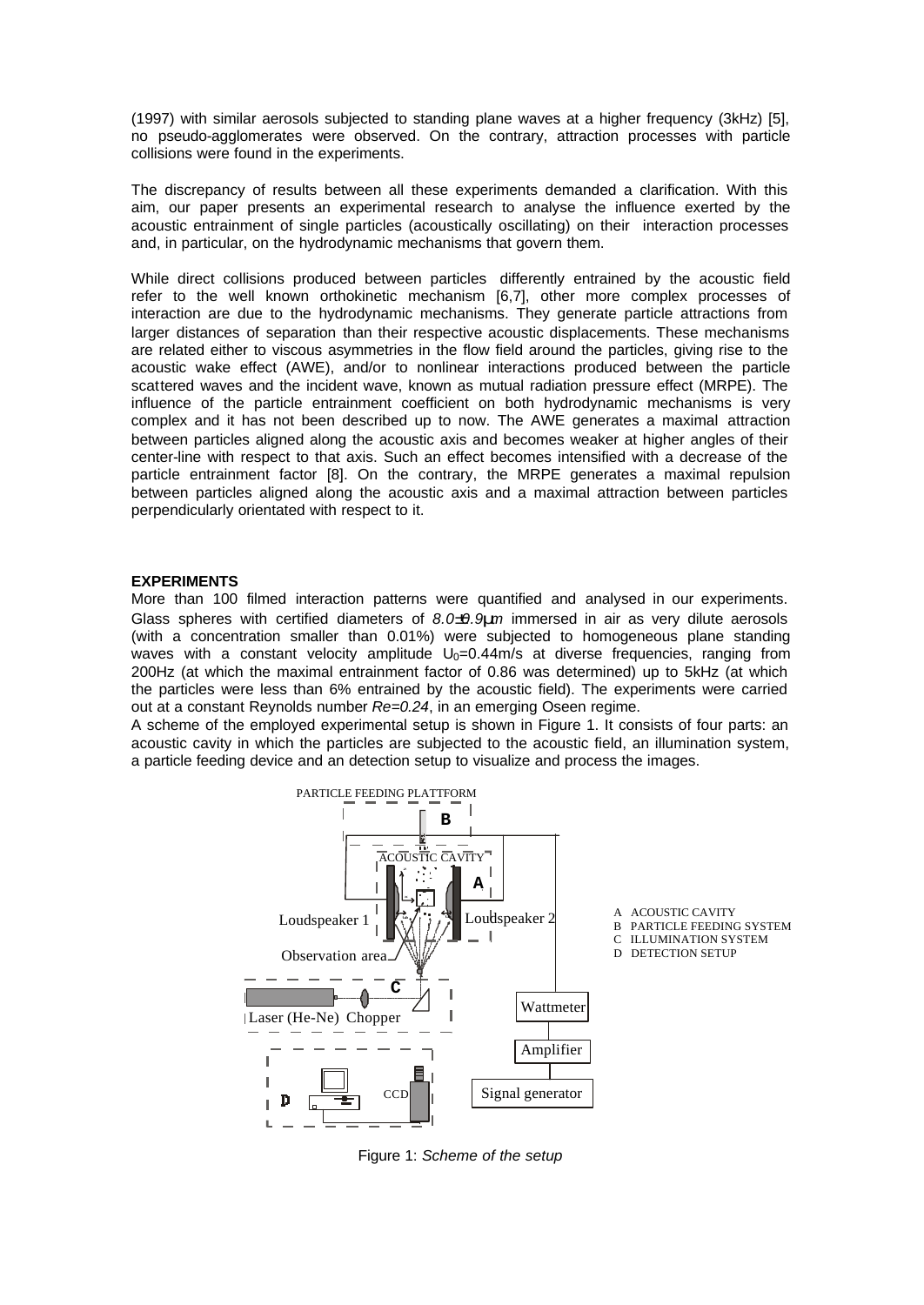The acoustic cavity consisted of two facing loudspeakers separated a distance *d* much smaller than one-half acoustic wavelength, where a horizontal homogeneous standing plane wave was established. The set-up for the optical image acquisition consisted of a CCD camera provided with a system of optical lenses and connected to a computer where the images were stored and processed. The optical resolution of the digitized images was variable and reached up to *2.94mm* per squared pixel. The particles, dropping in the gravitational field, crossed the acoustic cavity from its upper edge and were laterally entrained by the horizontal acoustic wave. The combination of both fields generated the particle sinusoidal trajectories, that were filmed as bright traces. These trajectories during the particle approach processes were reconstructed from partial cuts of consecutive frames pasted into a new picture. The well adjustment found between the edges of the particle trajectories from subsequent frames (with a duration of 20ms) made negligible the gap of time of the CCD capture.

To mantain the Reynolds number at a fixed value of *Re=0.24*, the incident wave velocity amplitude of *U0=0.44m/s* was kept constant at the different applied frequencies. To this purpose, the displacement amplitude of the loudspeakers, $\hat{\bm{x}_0}$ , was varied at each selected frequency to satisfy  $\stackrel{\textstyle{}}{U}_0 = 2$ p $\stackrel{\textstyle{}}{p}$ , From the filmed pictures the acoustic particle displacements  $\stackrel{\textstyle{}}{x}_p$ were measured and compared to those displacements of the loudspeaker membranes (see [9]). Once computed the particle entrainment coefficient for each particle of the filmed interaction processes, their trajectories were analysed from the measured initial conditions *r0* and *q0*. The time required by the particles to collide,  $t_{col}$ , was also determined in these reconstructed processes.

#### Experimental Results

Several attraction patterns were quantified and analysed at diverse measured entrainment coefficients, ranging from 0.85 to less than 0.06 (at variable frequencies from *f=200Hz* to *f=5kHz*). No interactions were observed between particles entrained by the acoustic field more than 50%. However, several particle attraction processes were visualized and quantified below this value. All of the observed approach processes started from separation distances between the particles much larger than their respective acoustic displacements, revealing the hydrodynamic character of their governing mechanisms.

At a measured entrainment coefficient  $q=0.46$ , attraction processes with particle collision were repeatedly observed, as shown in Figure 2.a, reconstructed from two consecutive frames. The particles approach mutually from  $r_0=227.62\pm4.93$ *mm* ( $\approx 28f_0^2$ ) and  $\theta_0=0^\circ\pm3.5$  and collide after 80ms. This and other tunning-fork shaped attraction patterns generated for this entrainment factor from very low orientation angles evidence the presence of the AWE as a governing attraction mechanism, as previously confirmed at higher Reynolds numbers [4,5].







Figure 2.b: Reconstructed attraction pattern with particle divergence for  $q_0$ =0.45

However, the attraction processes found in our experiments at  $q_p=0.46$  do not always culminate in collision, as shown in Figure 2.b (from  $r_0=160.10\pm4.93$ *mm*( $\gg 0$ **f**) and  $\theta_0=5.0\pm3.5^\circ$ ). After a time of approximately 34ms (24 acoustic cycles) the particles reach a maximal approaching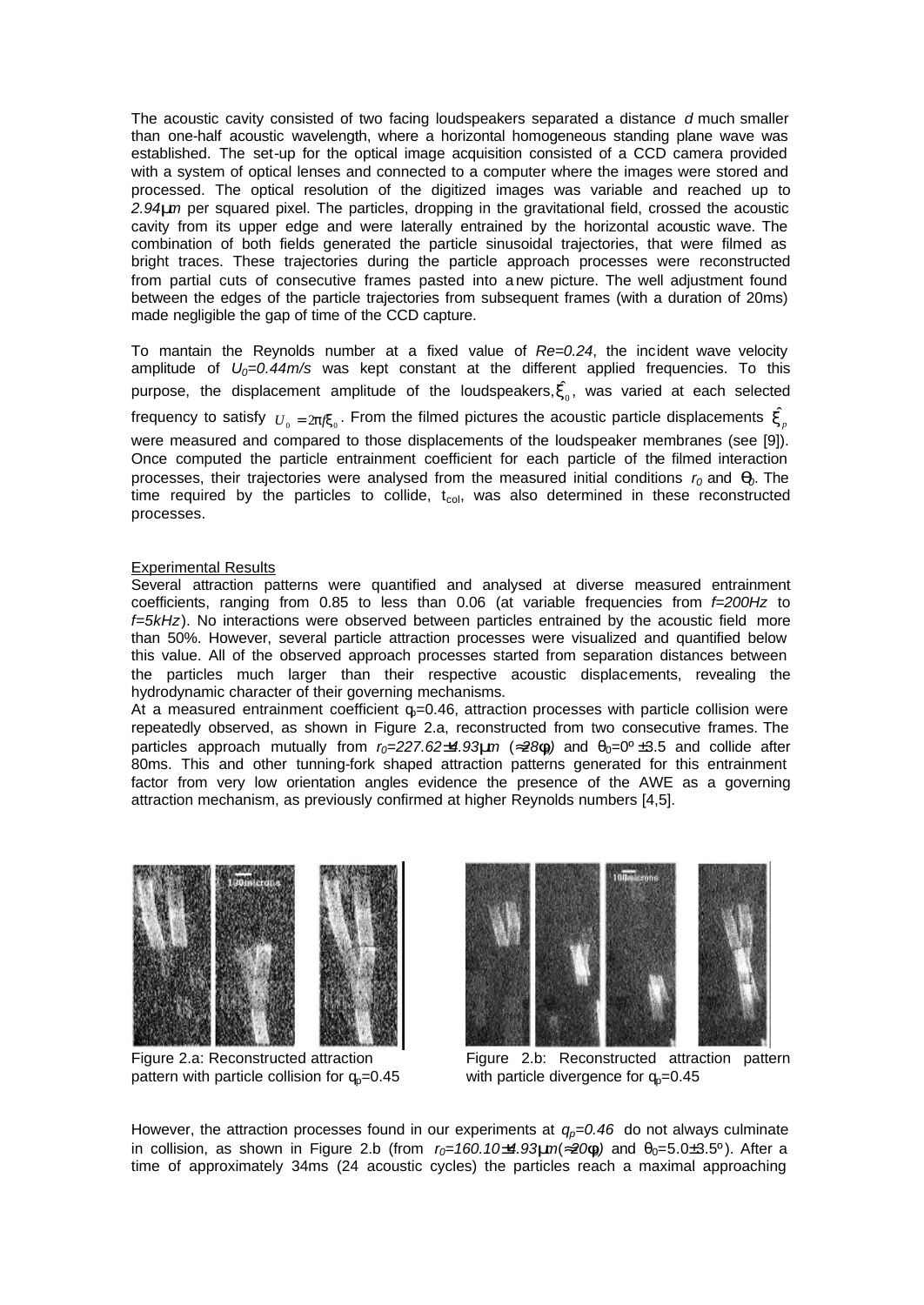position without colliding and there start to diverge. This observation evidences the presence of combined opposite forces acting on the particles.

At a mesaured entrainment factor of  $q_p=0.35$  attraction patterns culminating in particle collision were observed, as shown in Figure 3.a, where two particles initially aligned along the acoustic axis attract mutually from  $r_0=207.60\pm4.93$  *mm* $\approx 20$  *f*<sub>0</sub>) and take a time 30ms to collide. However, a repulsion effect was detected at short distances of separation, as observed in Figure 3.b, where the particles started their attraction at  $r_0 = 134.40 \pm 4.93$ *mm* and  $q_0 = 15.2^{\circ} \pm 3.5^{\circ}$ . After a time of approximately 30ms they reached their shortest distance of separation *r1=80±4.93mm* (*»10fp*) from which on continued travelling in parallel without contact. It denotes once again the presence of balanced contrary forces acting on the particles.







 Figure 3.a: Reconstructed attraction pattern with particle collision for  $q_0=0.35$ 

 Figure 3.b: Reconstructed attraction pattern without particle collision for  $q_p=0.35$ 

Combined approaching-divergent patterns were also filmed between pairs of particles at a measured entrainment coefficient  $q=0.25$ , as shown in the reconstructed pattern of Figure 4.a. The particles reach their shortest distance of *r1=41.0±4.93mm* after approximately 30ms, and then the two hydrodynamic mechanisms become balanced. Nevertheless, attraction patterns with particle collision were also observed for this entrainment coefficient, as shown in Figure 4.b, started from  $r_0=98 \pm 4.93$  *m* and  $q_0=36.5^{\circ} \pm 3.5^{\circ}$ . In it a time of collision of app. 25ms was measured after a very elongated approach parabol.





Figure 4.a: Reconstructed attraction pattern with particle collision for  $q_p=0.35$ 

 Figure 4.b: Reconstructed attraction pattern without particle collision for  $q_p=0.35$ 

At entrainment factors lower than  $q=0.25$ , the particle displacements become smaller than the optical resolution of the digitized images. Hence their trajectories are observed as thick bright straight lines of 2-3 pixels (for a resolution of the digitized images of 4.93μm per pixel) instead of sinusoidal traces.

Below  $g=0.15$  the observed attraction patterns started from angles up to  $45^\circ$  off the acoustic axis, evidencing again the negligible influence of the MRPE as an attraction mechanism. The process of Figure 5 was obtained at  $q_0$ =0.08. It started from  $r_0$ =190.08±5.94 $\mu$ m and  $q_0$ =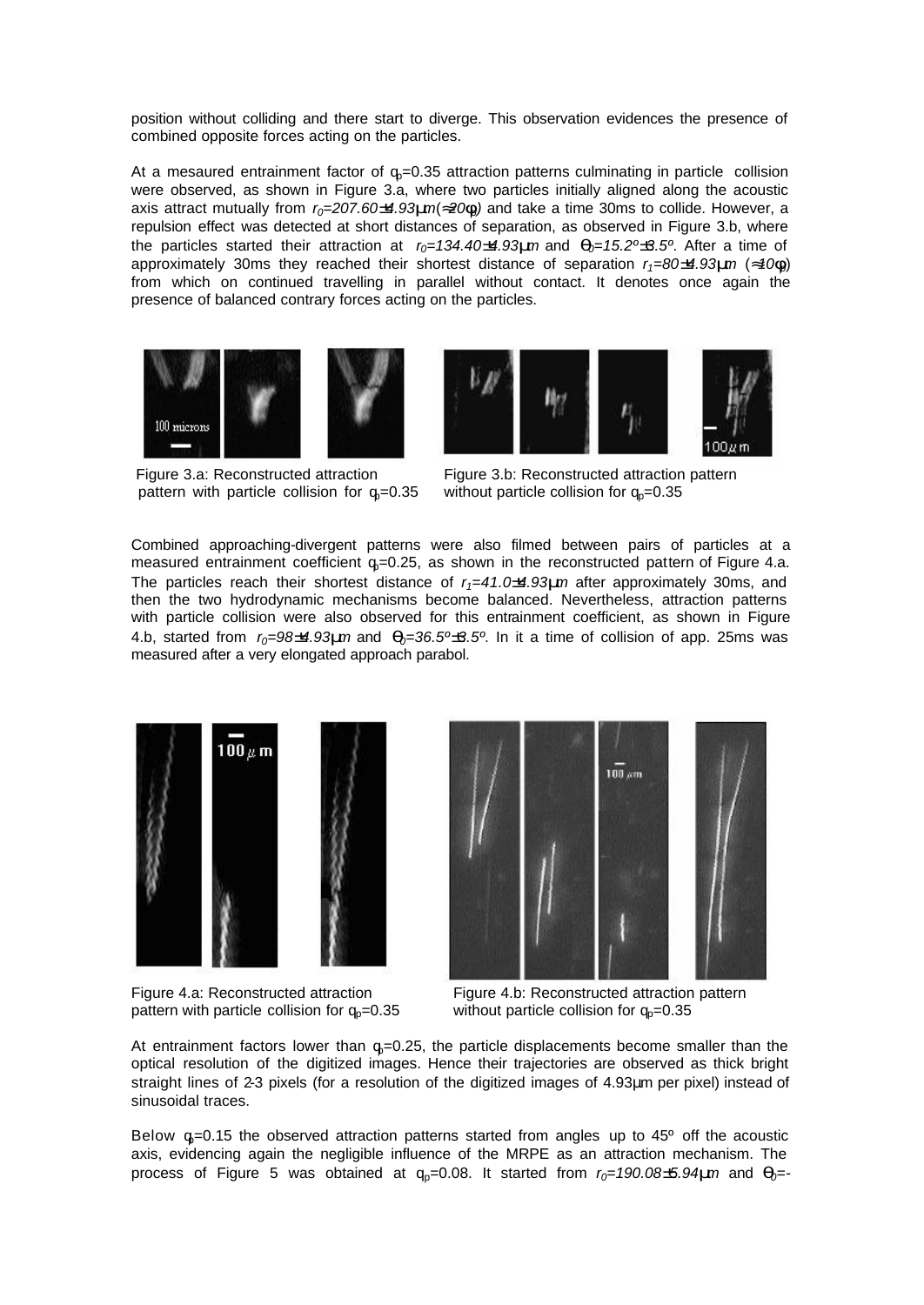*18.8°±3.5°* and required a time of  $t_{co}$ =20ms to reach the particle collision. At these low entrainment coefficients all the attraction processes were observed from angles up to 45º off the acoustic axis, evidencing again the negligible influence of the MRPE as an attraction mechanisms.



Figure 5: Reconstructed attraction process with particle collision for  $q_p=0.08$ 

At the smallest measured value of  $q_p=0.05$ , the particles described very similar attraction behaviours. All the observed attraction patterns started from angles up to 45º off the acoustic axis and culminated in particle collision.

By reviewing the results obtained at diverse acoustic entrainments, a general decrease of the time of collision was found at lower entrainment coefficients. It can be observed in Table I if we compare those processes started from similar values of  $r_0$  and  $\theta_0$  but different values of  $q_0$ .

| q <sub>p</sub> | $r_0$ ( $\mu$ m) | $\theta_0$       | (ms)<br>t <sub>collision</sub> |
|----------------|------------------|------------------|--------------------------------|
| 0.46           | 212              | $-20^{\circ}$    | 40                             |
| 0.46           | $\overline{142}$ | $0^{\circ}$      | $\overline{33}$                |
| 0.46           | 259              | $-23^{\circ}$    | 40                             |
| 0.46           | 229              | $-30^{\circ}$    | 34.32                          |
| 0.40           | 162              | 11 <sup>°</sup>  | 25.72                          |
| 0.40           | 165              | 40 <sup>o</sup>  | 40                             |
| 0.35           | 141              | $-43.6^{\circ}$  | 40                             |
| 0.35           | 207              | $0^{\circ}$      | 30                             |
| 0.30           | $\overline{212}$ | $0^{\circ}$      | 20                             |
| 0.30           | 147              | 13 <sup>0</sup>  | 25.72                          |
| 0.30           | 234              | $-24^{\circ}$    | 40                             |
| 0.30           | 130              | $23^{\circ}$     | $\overline{20}$                |
| 0.30           | 202              | $12^{\circ}$     | 20                             |
| 0.30           | 127              | 8 <sup>0</sup>   | 20                             |
| 0.25           | 211              | $0^{\circ}$      | 20                             |
| 0.25           | 134              | 36 <sup>o</sup>  | 28.57                          |
| 0.25           | 98               | 36 <sup>o</sup>  | 18.59                          |
| 0.25           | 155              | $12^{\circ}$     | 17.16                          |
| 0.25           | 202              | 0 <sup>o</sup>   | 20                             |
| 0.20           | 148              | $-35^{\circ}$    | 20                             |
| 0.20           | 193              | $0^{\circ}$      | 20                             |
| 0.20           | 280              | $-8^{\circ}$     | $30 < t_{\text{col}} < 40$     |
| 0.15           | 154              | $-44^{\circ}$    | $30 < t_{\text{col}} < 40$     |
| 0.15           | 123              | $-18^{\circ}$    | $\overline{20}$                |
| 0.15           | 209              | 8 <sup>o</sup>   | 40                             |
| 0.15           | 65               | $-39°$           | 20                             |
| 0.12           | 138              | $-34.56^{\circ}$ | $40$ <sub>col</sub> $>20$      |
| 0.12           | 104              | $24^{\circ}$     | 40                             |
| 0.12           | 113              | $-48^{\circ}$    | 40                             |
| 0.12           | 102              | $0^{\circ}$      | 20                             |
| 0.08           | 109              | $0^{\circ}$      | $\overline{30}$                |
| 0.08           | $\overline{79}$  | $-23^{\circ}$    | 18.59                          |
| 0.08           | 89               | 6 <sup>o</sup>   | 25.72                          |
| 0.08           | 94               | 0 <sup>o</sup>   | $\overline{20}$                |
| 0.05           | 103              | $-12^{\circ}$    | $t_{\text{col}}$ <20           |
| 0.05           | 108              | $23^{\circ}$     | $t_{\text{col}}$ <20           |
| 0.05           | 92               | $45^{\circ}$     | $t_{\text{col}}$ <20           |

Table I: Quantified attraction processes with particle collision